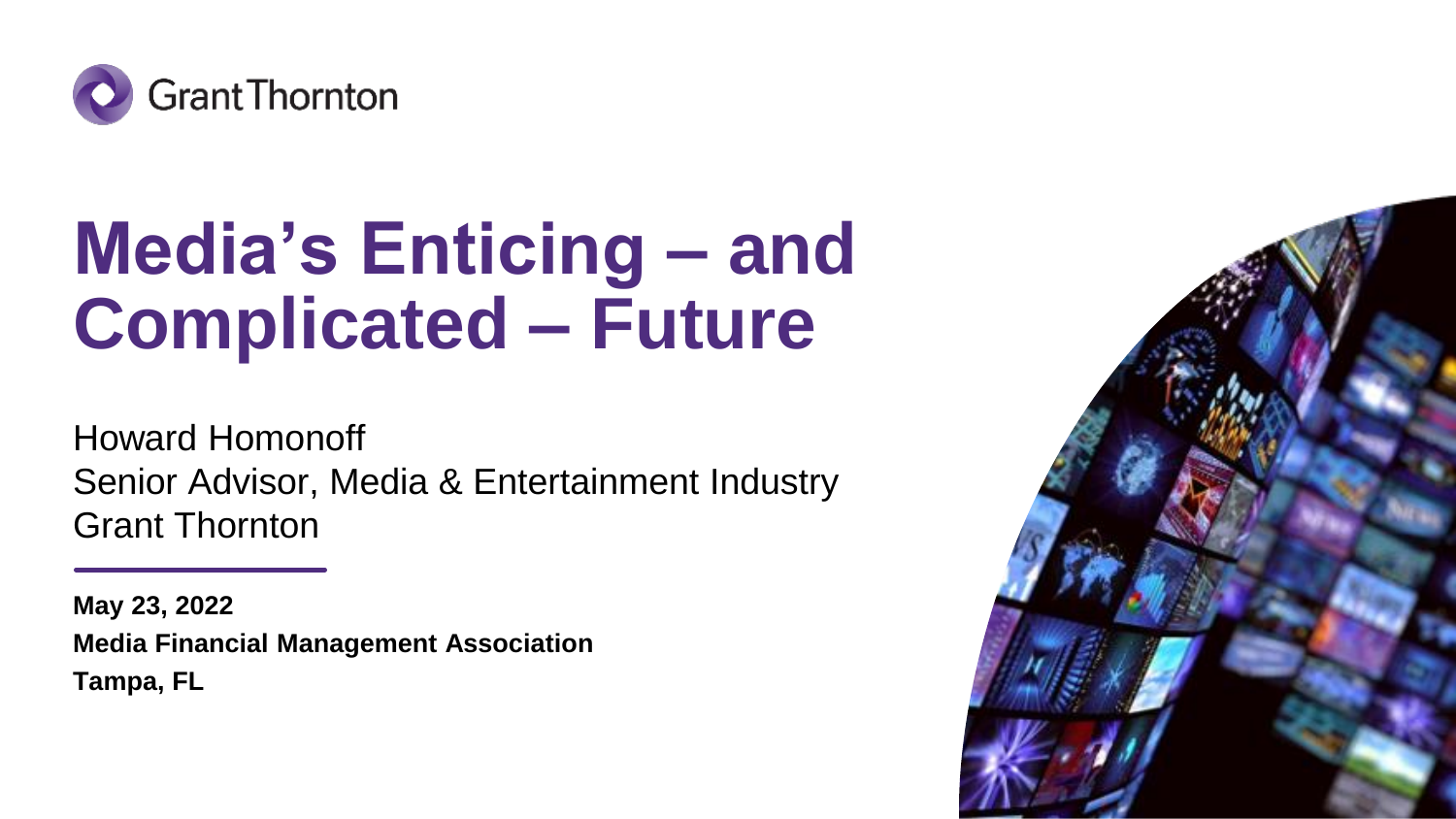# **Emerging Today, Enduring Tomorrow**



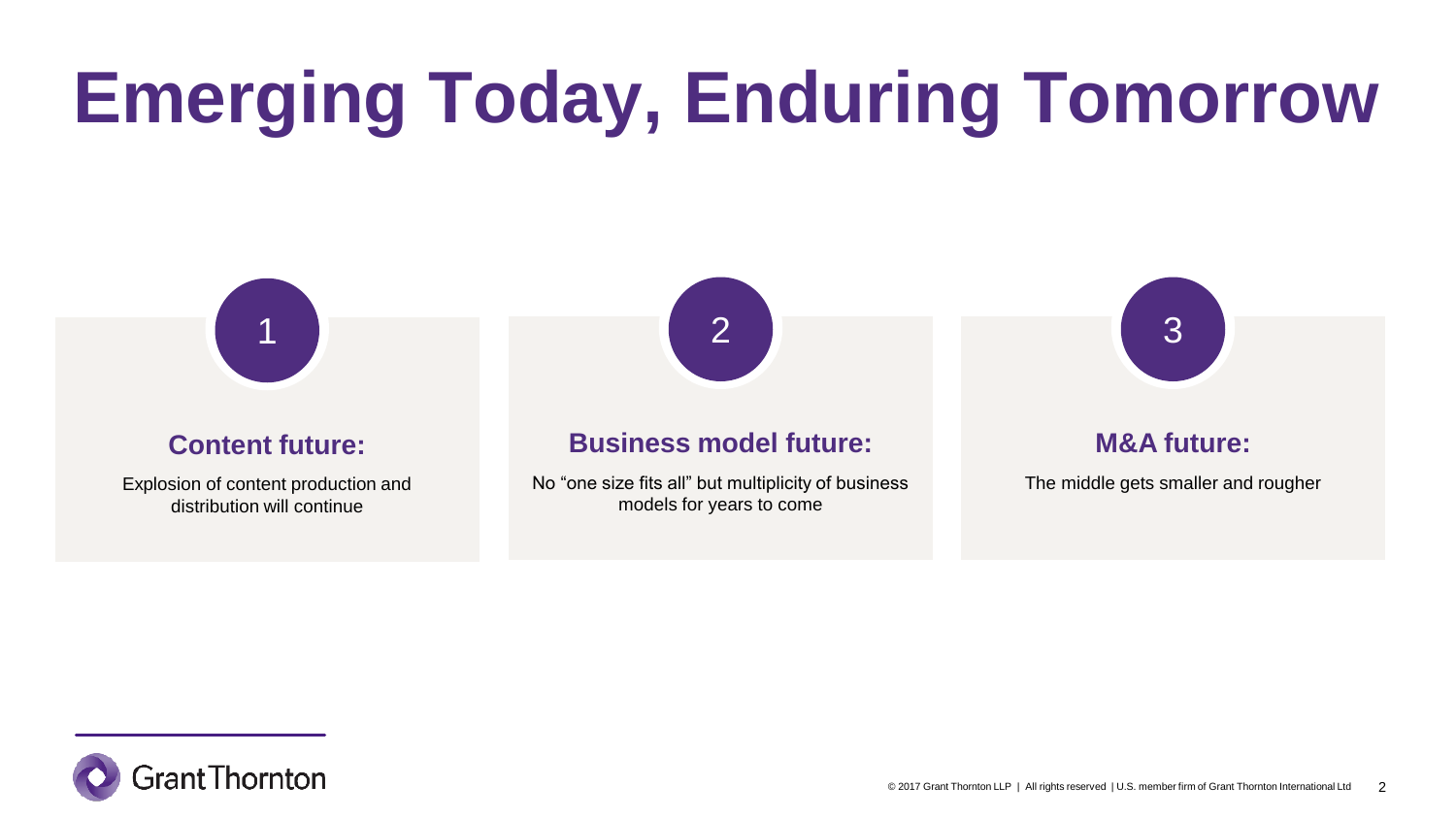## **The Content Future Is Bright**



#### **Don't panic**

Netflix subscriber miss DOESN'T mean the end of streaming or growth of digital video business



#### **Content is still King**

But…distribution is Prime Minister and business model is Chancellor of the **Exchequer** 

**We know how to do this**

Remarkable endurance of content genres since the 1950s: comedies, dramas, news, sports, reality

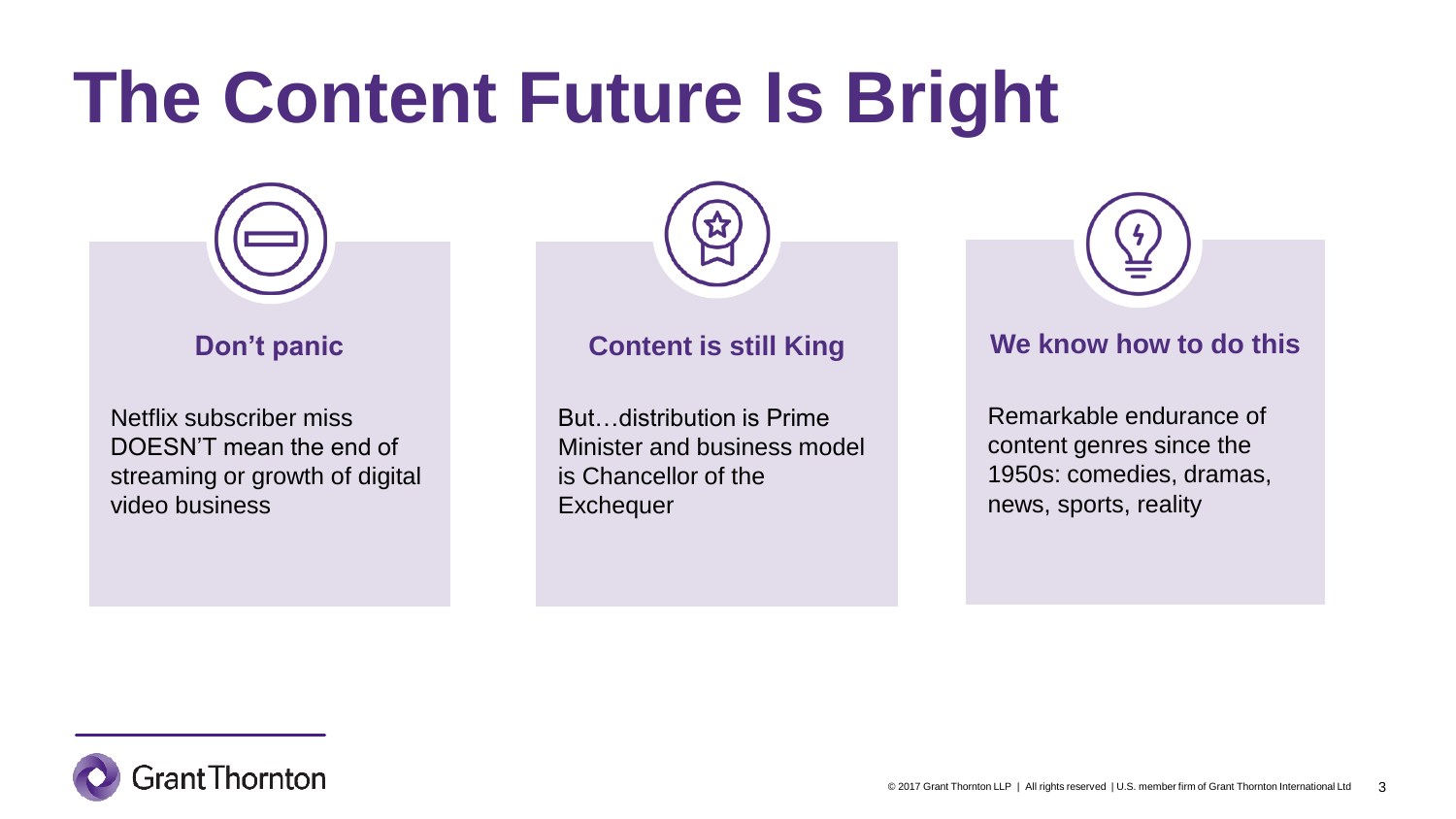# **Consumers' Endless Content Appetite**

- **Watching it:** 
	- Average American watched 4:49 hours of "TV" per day in 4Q 2021\*
		- 2:53 Live Linear TV (59.9%)
		- 0:34 Time-shifted TV (6.9%)
		- 1:22 Connected TV (28.4%)



- **Subscribing to it:** 385 million video subscriptions by YE 2021
	- 2019: 35% with 1 service; 11% 4+ services
	- 2022: 18% with 1 service; 35% 4+ services



- **Listening to it:** 
	- 92% of U.S. 18+ listen to radio at least once/week
	- 524 million global music streaming subscribers up 26.4% YOY
		- US: 89% of Baby Boomers streaming music; 75% of consumption from music libraries

Nielsen Digital Video Report

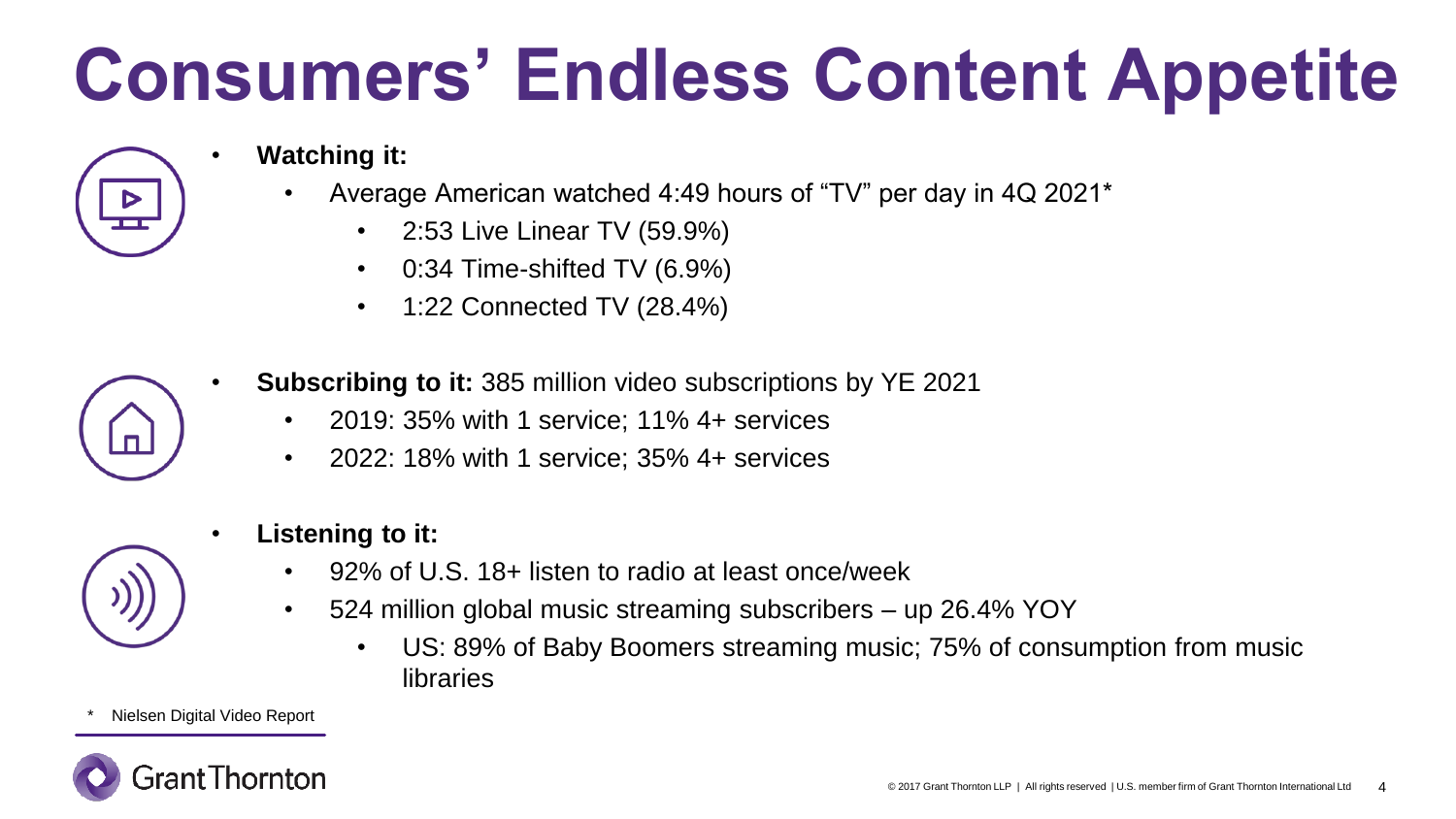# **Sources of Content Expanding**



#### **International markets**

• South Korea, Japan, Israel, France, Denmark, etc.



**Podcasts** – Over 2M worldwide; 104M in U.S. listen to a podcast each month

- "Big guys" Spotify, Amazon/Audible, iHeart Media
- Sale of podcast-first companies Wondery, Gimlet Media
- Sources for video production Dr. Death, Homecoming, many more



#### **Content libraries**

- MGM sale to Amazon James Bond
- Music libraries Bruce Springsteen, Bob Dylan, Paul Simon, etc.
- Going deeper Warner Bros. Discovery library at core



#### **Influencers**

- Cameo and the celebrity marketplace
- "Watching" TikTok vs. "Checking" Instagram

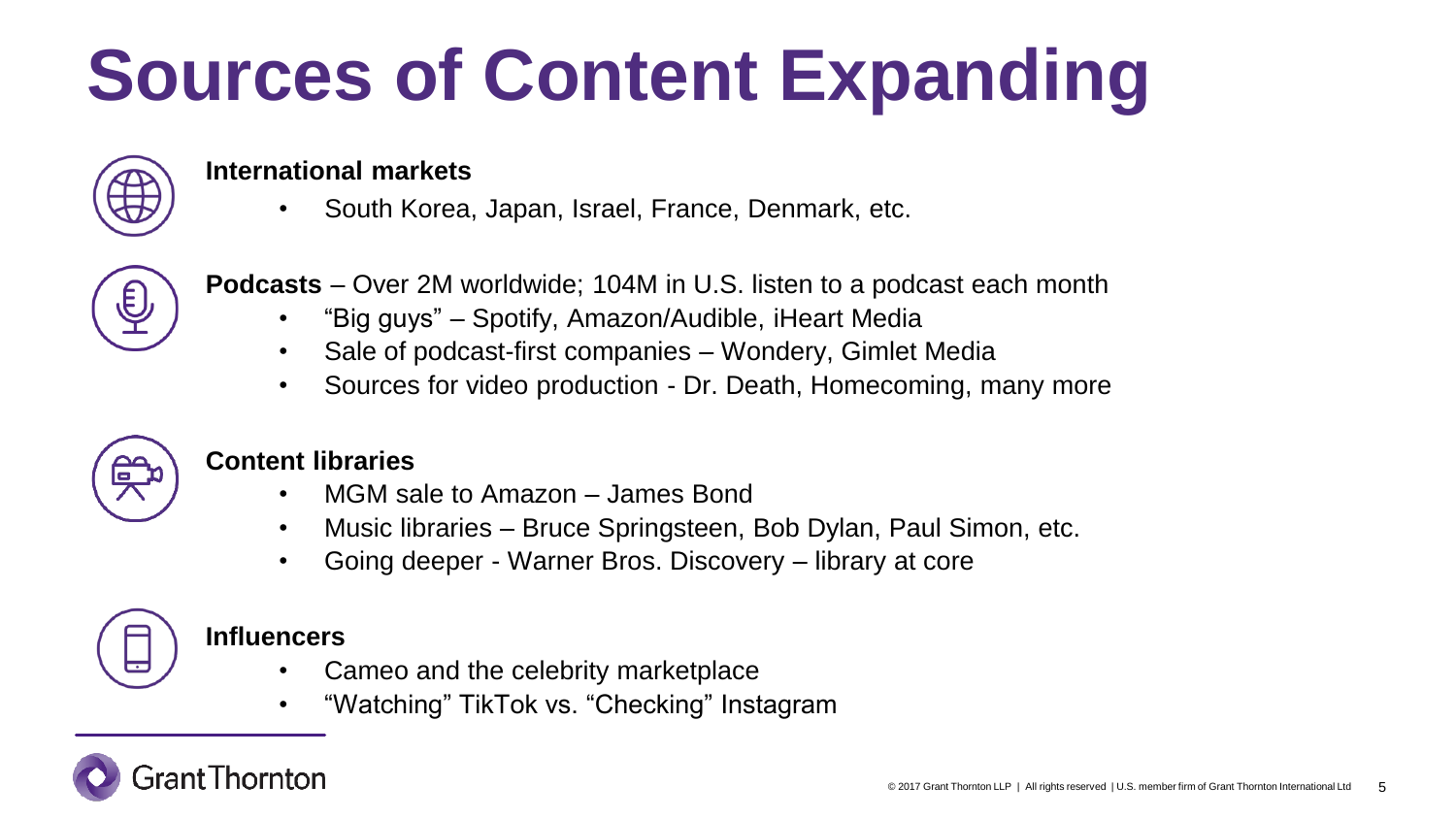## **TV Series Produced in "Peak TV" Era**

 495  $\theta$  2008 2015 2016 2017 2018 2019 2020 2021

**TV Series Produced in U.S. (FX Research – now Disney-owned)** 

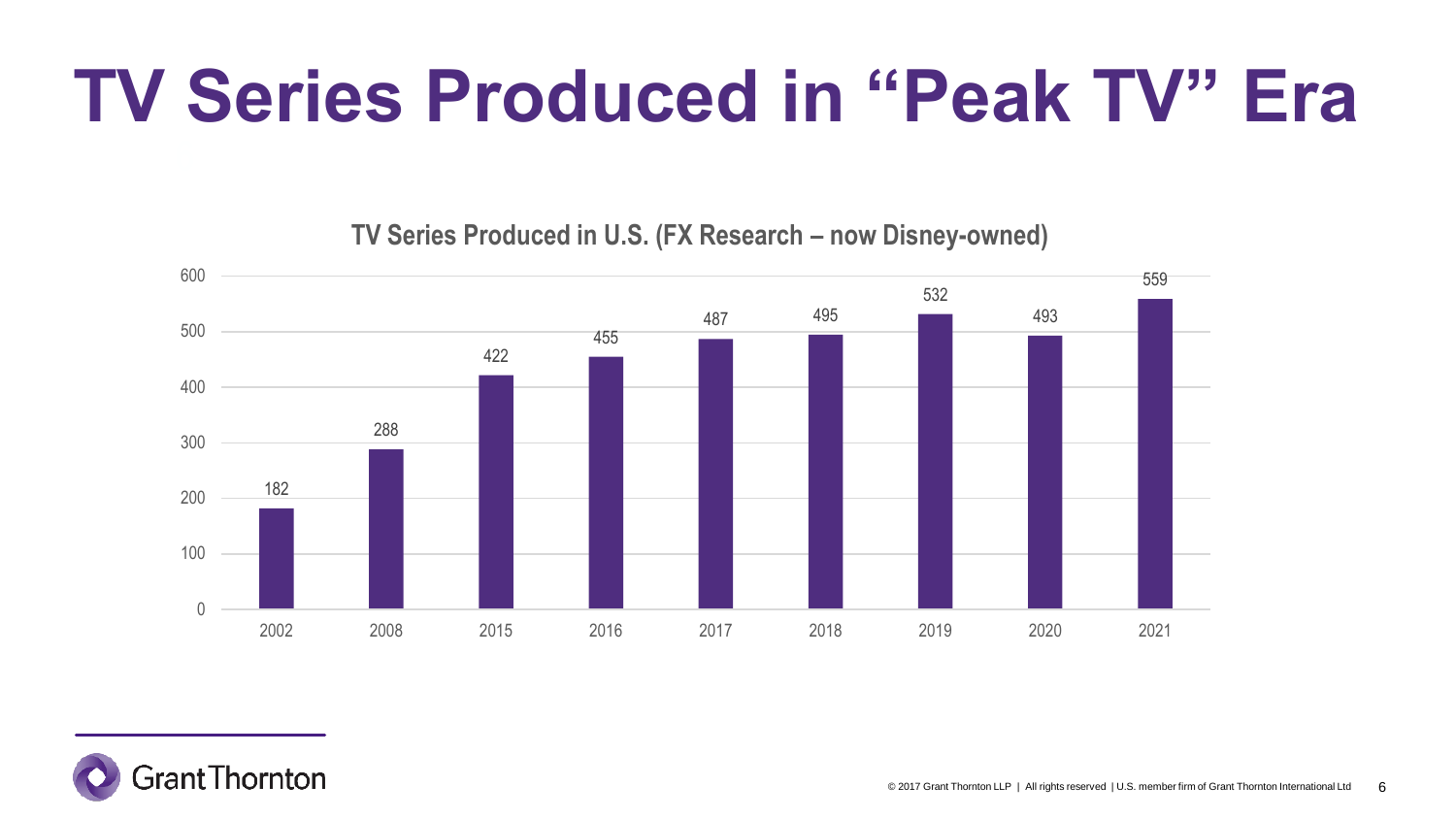### **Shifting Platforms: Global Motion Picture Box Office 2017-2021**



 $\Box$  Global Box Office  $\Box$  U.S. Box Office

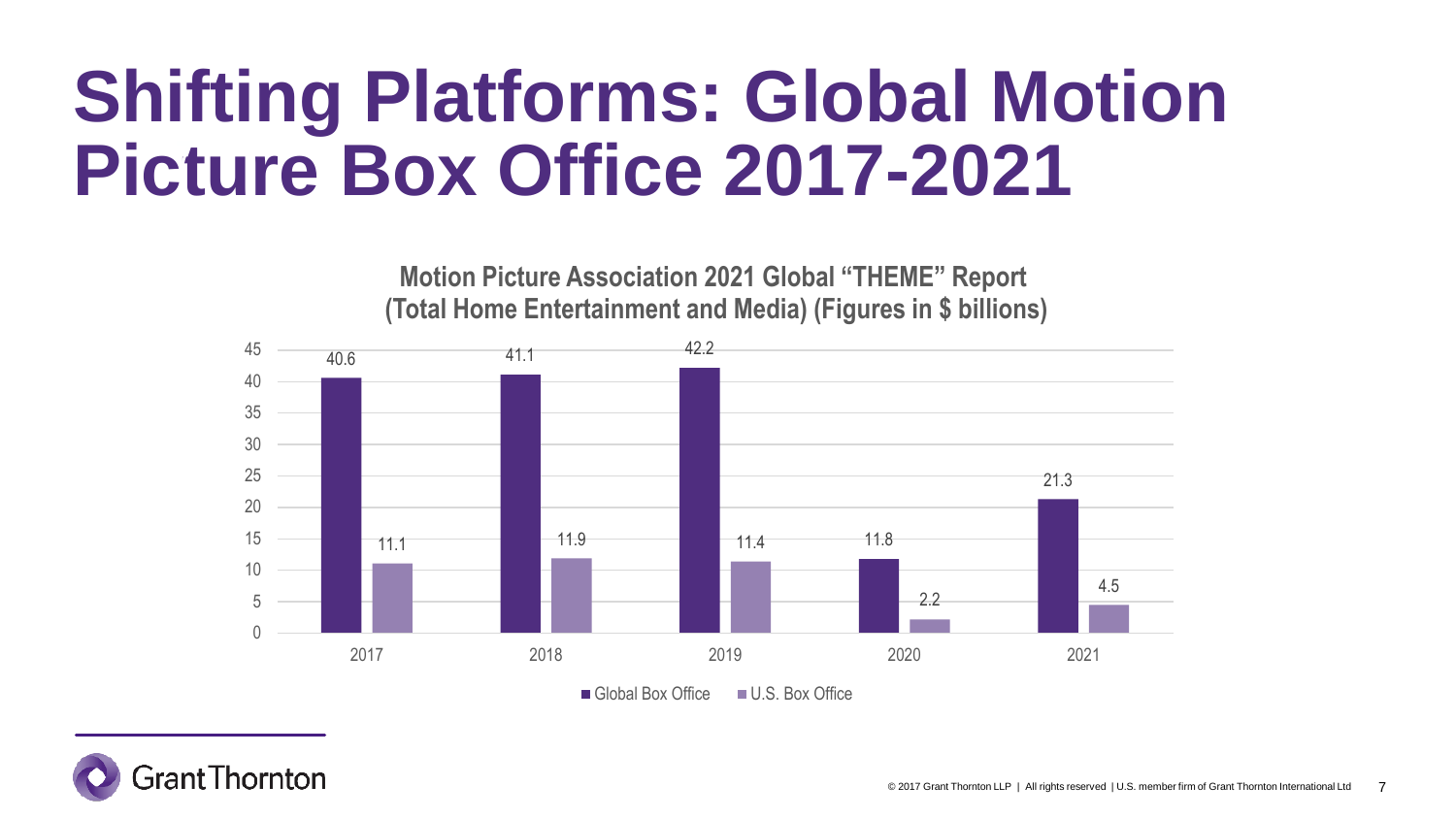# **Home Entertainment Shifts (Movies/TV)**

**MPA Global THEME Report 2021 (Figures in \$ billions)** 



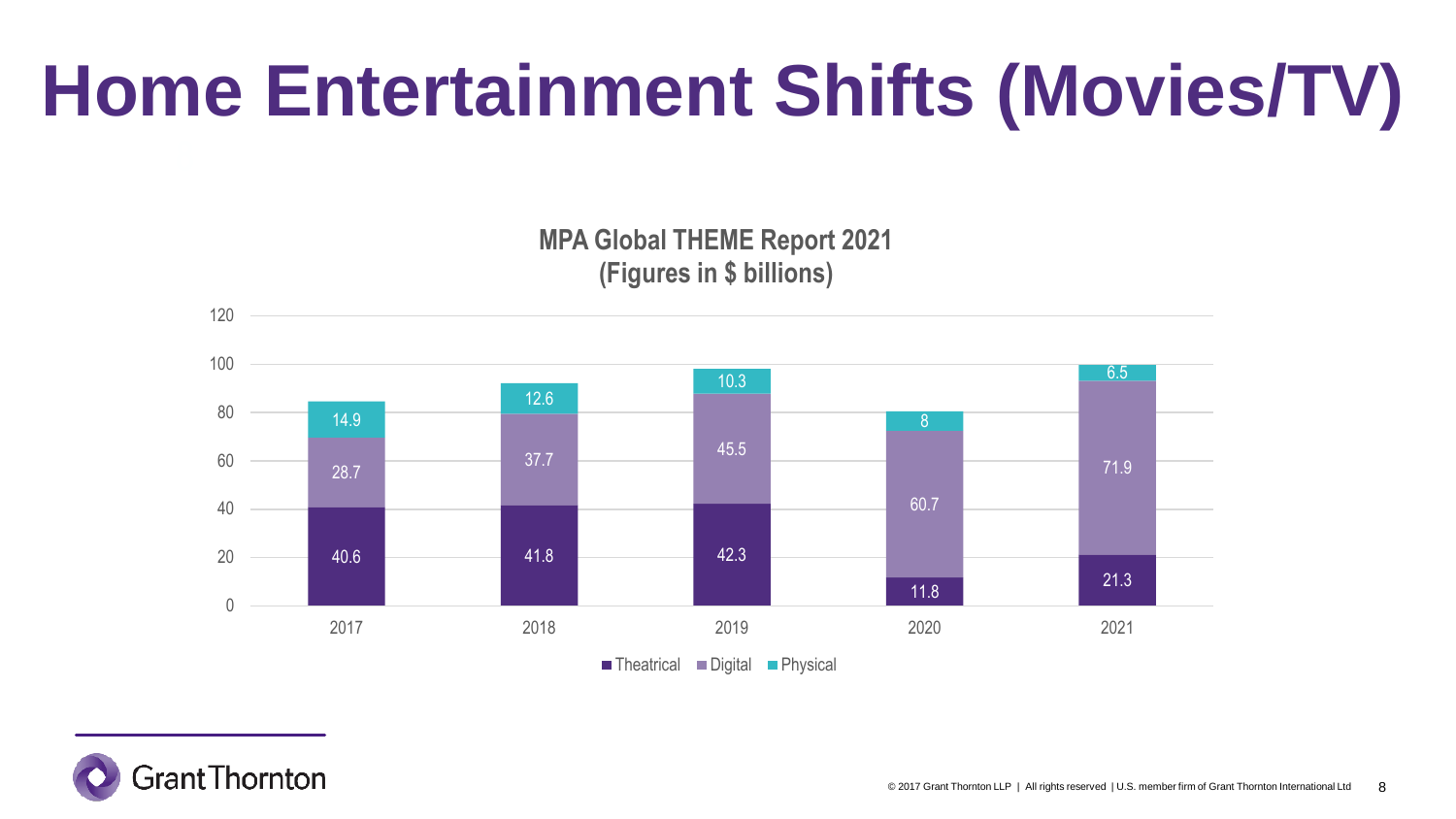## **New Business Models: Test and Learn**

1 2

#### **The "old days" – decades of "plug and play" business models**

- Broadcast TV/Radio: Universal reach, 100% adsupported
- Cable/Multichannel Video: Dual-revenue stream of sub fees and ads; no cord-cutting alternatives
- Theaters: Opening box office drives film value chain

#### **Environment Today and Tomorrow**

- Fragmentation: From 3 broadcast TV networks to millions of video sources
- Consumer control: "Churn" challenge in streaming; spending pressures in content, marketing
- Breakdown in "currency": From Nielsen dominance to world of walled gardens

#### **Exploding Myths**

• Exploding Myth #1: Consumers won't pay for digital content

3

- Exploding Myth #2: Consumers won't watch commercials
- Exploding Myth #3: There are no new revenue streams

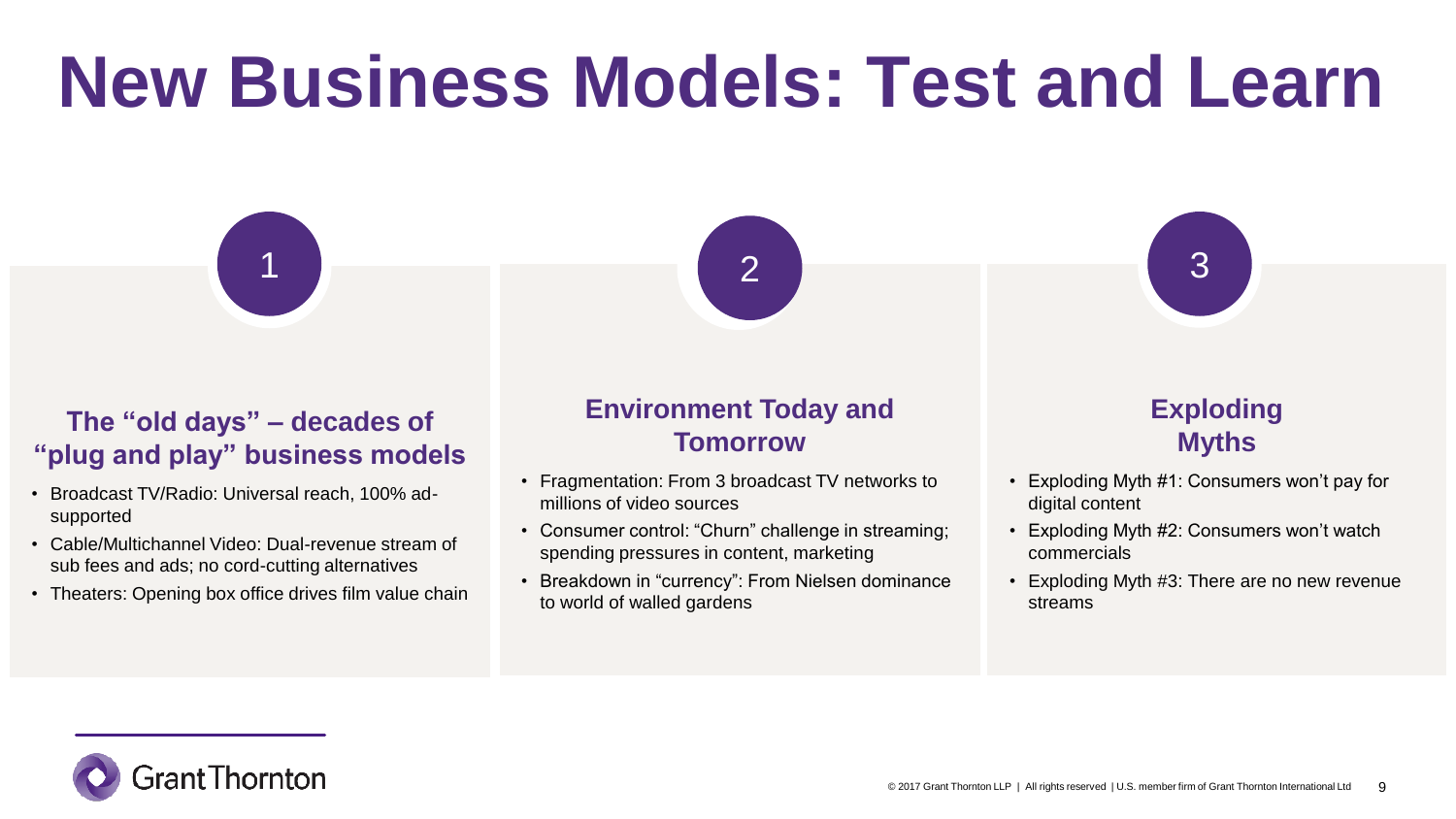# **Myth #1: Consumers Won't Pay**

#### • **Consumers ARE spending on digital media content**

- Digital news
	- NYTimes: 6.8M digital subs (less than 1M print) YE 2021
	- WSJ: 2.9M digital subscriptions (1.3M print) up 19% in last Q
- Streaming TV
	- Netflix 221M subs globally (\$30B revenues)
	- Hulu, HBO Max, Disney+, Paramount+, Peacock, ESPN+, Discovery+, etc.
- Streaming music
	- 524M global streaming subs
	- Spotify, Amazon Music, Apple Music, YouTube Music, Tidal
- Gaming platforms: Not just about the console
	- Xbox Game Pass: 25M subs
	- Apple Play, PlayStation Now, EA Play, many others

#### **The Caveat: Much greater challenges for sub fees outside US (see Disney Hotstar example)**

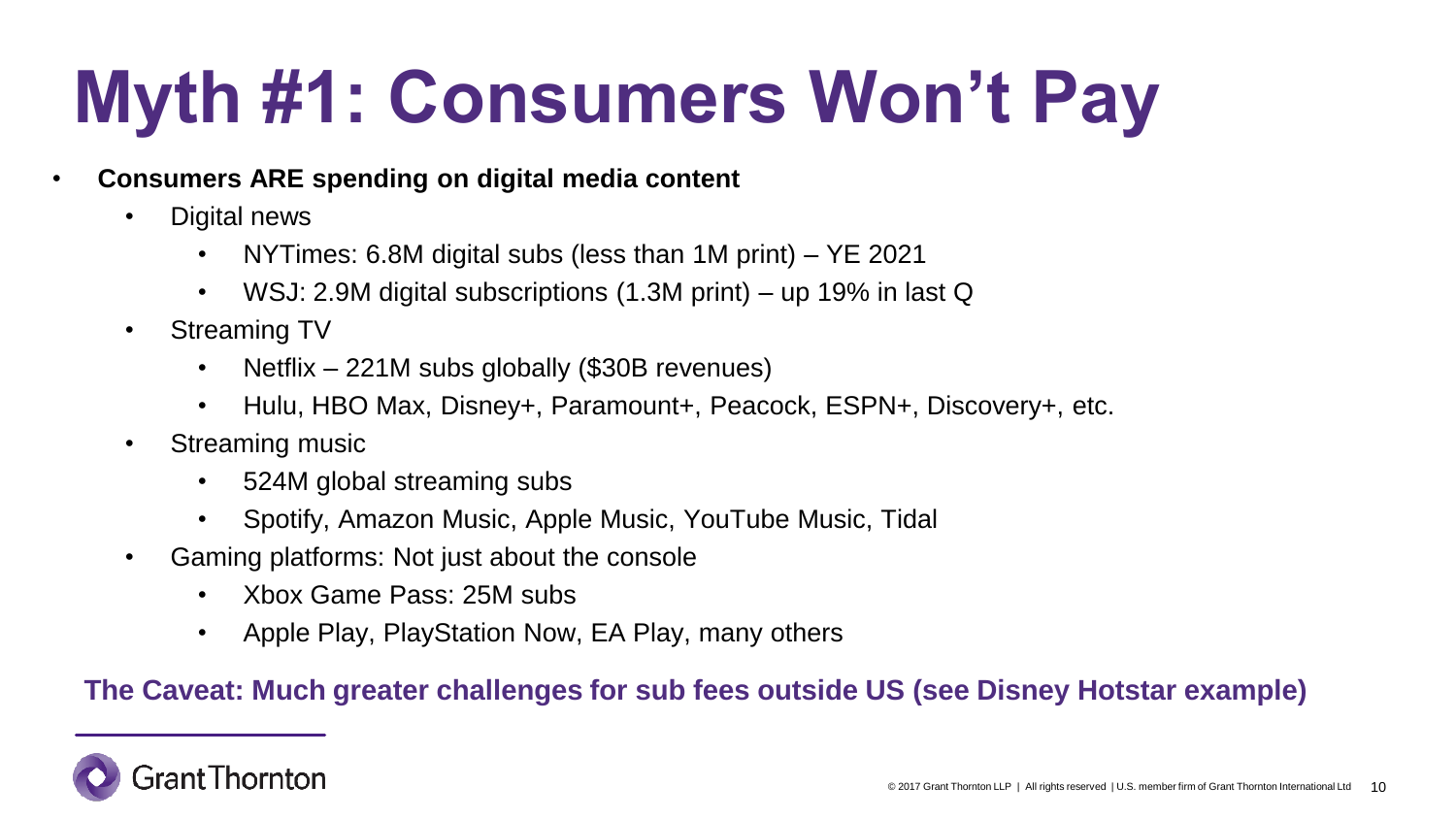## **Myth #2: Consumers Won't Watch Ads**

- **Consumers ARE consuming ads online, even when paying for content** 
	- **Streaming TV dual-revenue trend**
		- Hulu long led way with sub fees and ads (lighter than linear loads)
			- Subs choosing by 70/30 to take lower cost tier with ads
		- HBO Max, Disney+, Discovery+, Paramount+, Peacock all "PayVOD"
		- Netflix "gives up the ghost" and announces ad-supported tier coming
	- **Free streaming with ads also growing** 
		- PlutoTV (Paramount): \$1B ad revenues (year ahead of schedule)
		- Tubi (Fox): Nearly 10% of Fox ad revenues; \$350M FY21; est. \$1.7B by 2025
		- Local as well as national content: Stirr (Sinclair), Tubi FAST channels
	- o **Viewership of free streaming (AVOD, FAST) about to surpass SVOD**
		- o Free AVOD viewing grew 2X SVOD in 2021 (16% vs. 8%)
		- o Tubi: 3.6B hours streamed in 2021; 40% YOY growth

#### **The Caveat: Digital giants' ad domination, and growing media presence**

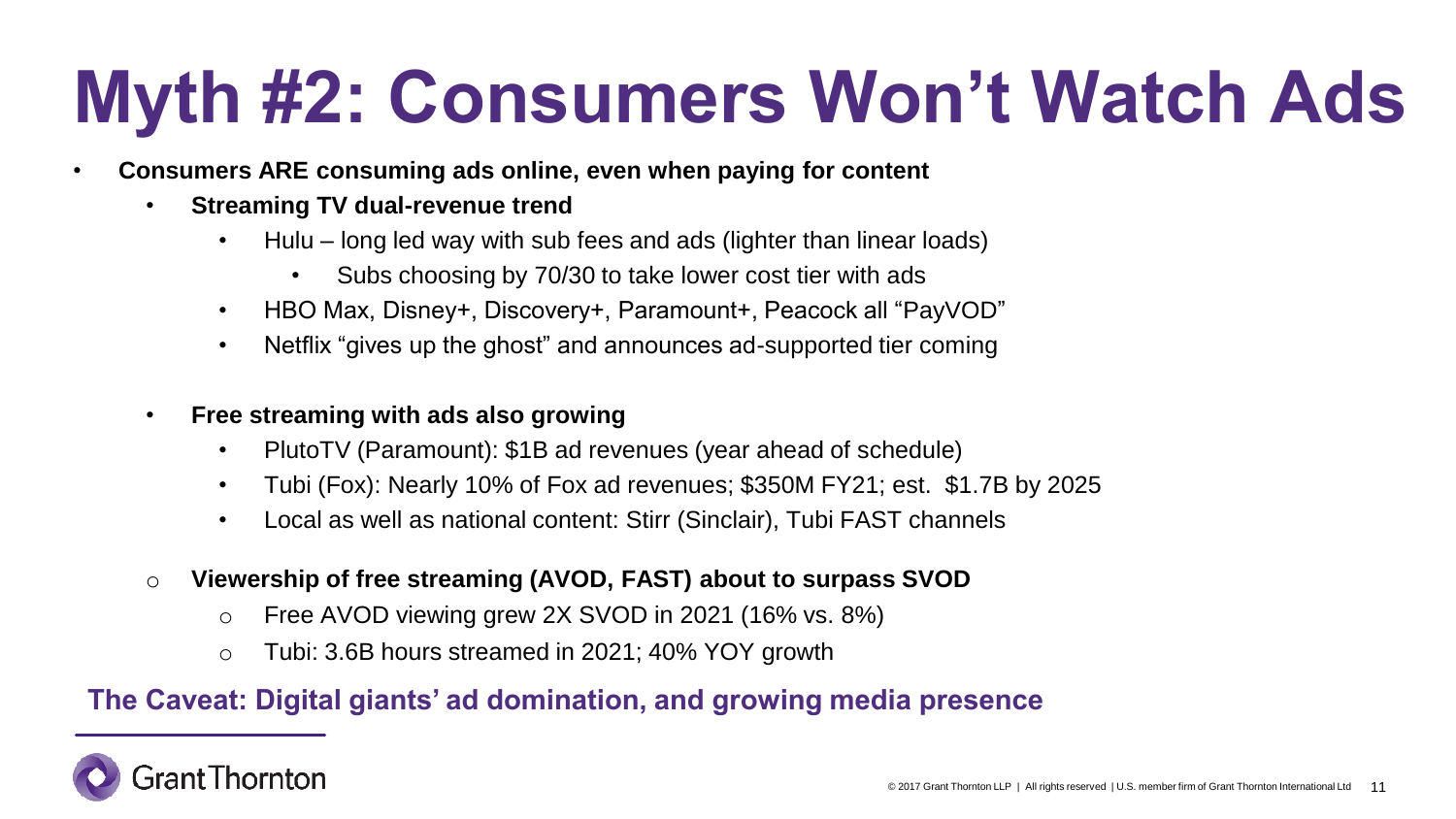## **Myth #3: No New Revenue Sources**

- **Games**
	- Old news: Massive global scale: \$213B globally (2020); \$545B projected 2028 (Fortune Business Insights)
	- Newer news: In-game advertising esports
		- Growth: \$4B 2021; \$11B growth in next 3 years
		- 81% of ad buyers say they will scale up in this area in the next 12 months (Digiday 12/21)
	- Games as subscription service opportunity for packaging with streaming video, audio "Bundle of bundles"
- **Ecommerce:** Yes, it's more than Jennifer Aniston's sweater from *Friends*
	- Amazon ad business: Up 23% 1Q2022
	- NBCU Shoppable TV QR Codes (program embedded) creating production fees, share of sales opportunities
	- Note: Facebook and Instagram Shops have not met expectations since 5/20 opportunity or warning?
- **Digital Assets**
	- NFTs: Forecast: \$35B (2022) to \$80B (2025)
		- New platforms for exploitation of IP/libraries, new outlet for IP creation (Bored Ape Yacht Club)
	- Metaverse: Can this be \$800B market by 2024 (estimated \$500B in 2020)?
		- Another outlet for content creation, exploitation, advertising
		- What's it worth? What's it to you?

#### **The Caveat: It's not easy and business infrastructure essential**

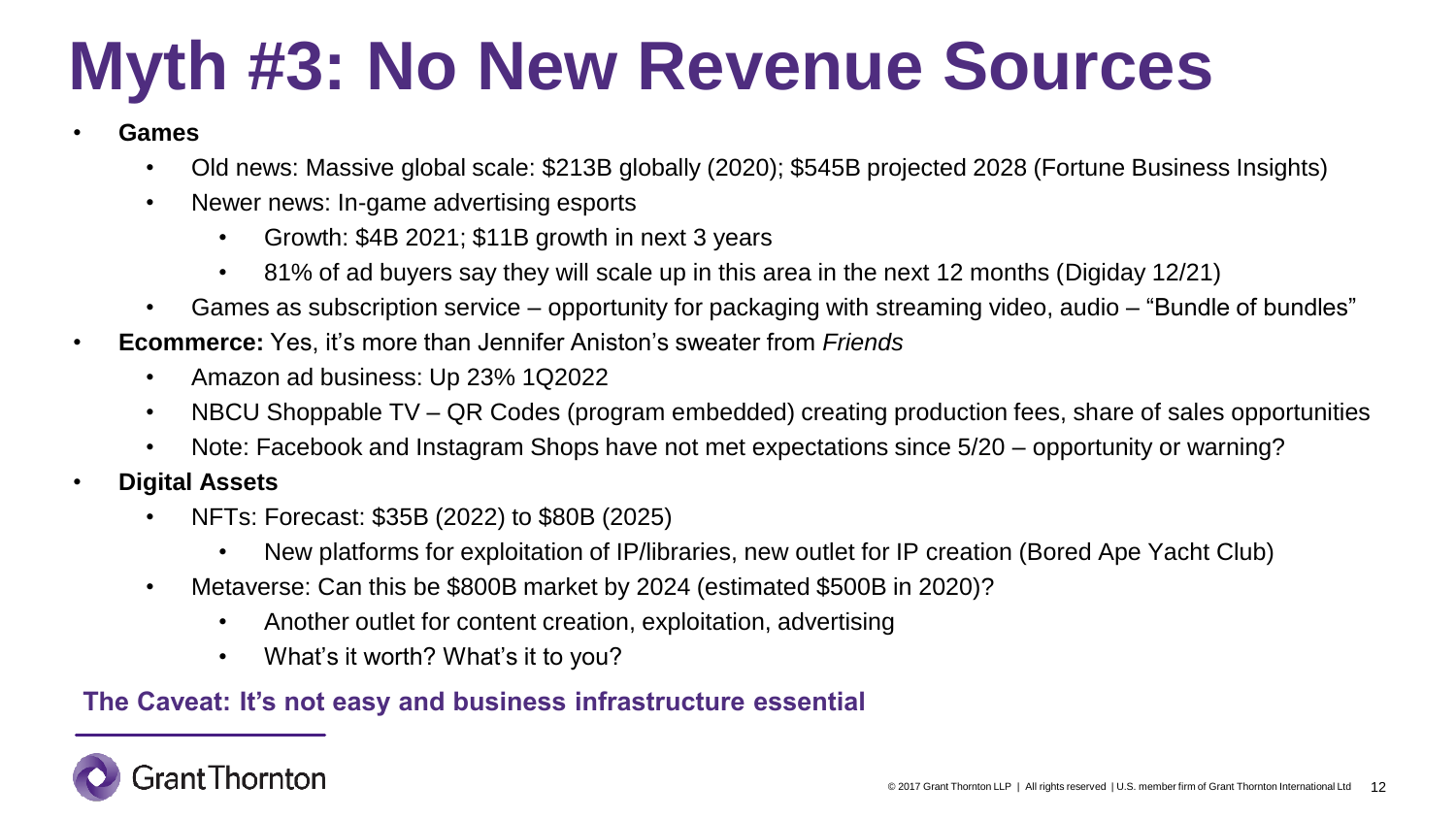# **Media M&A Today: Staying Strong**

#### **2021 Overview:**

- According to Berkshire Hathaway's Business Wire: Total M&A deal value in global technology, media, and telecom (TMT) hit \$1 trillion in 2021, up 30% from 2020 and highest in last 5 years
- Total number of 2021 deals reached 996, up 44% from 2020
- Significant amount of M&A activity driven by growing popularity of SPACs (special purpose acquisition companies)

#### **TMT M&A Themes:**

- Connectivity and internet TV were big 2021 themes driving TMT M&A deals, accounting for \$136B and \$70B, respectively
- Big connectivity deals were Kohlberg Kravis Roberts (KKR)'s acquisition of Telecom Italia (TIM) for \$37.2 billion and the acquisition of Shaw Communications by Rogers Communications for \$20.8 billion
- The most notable internet TV deal was the combination of WarnerMedia and Discovery

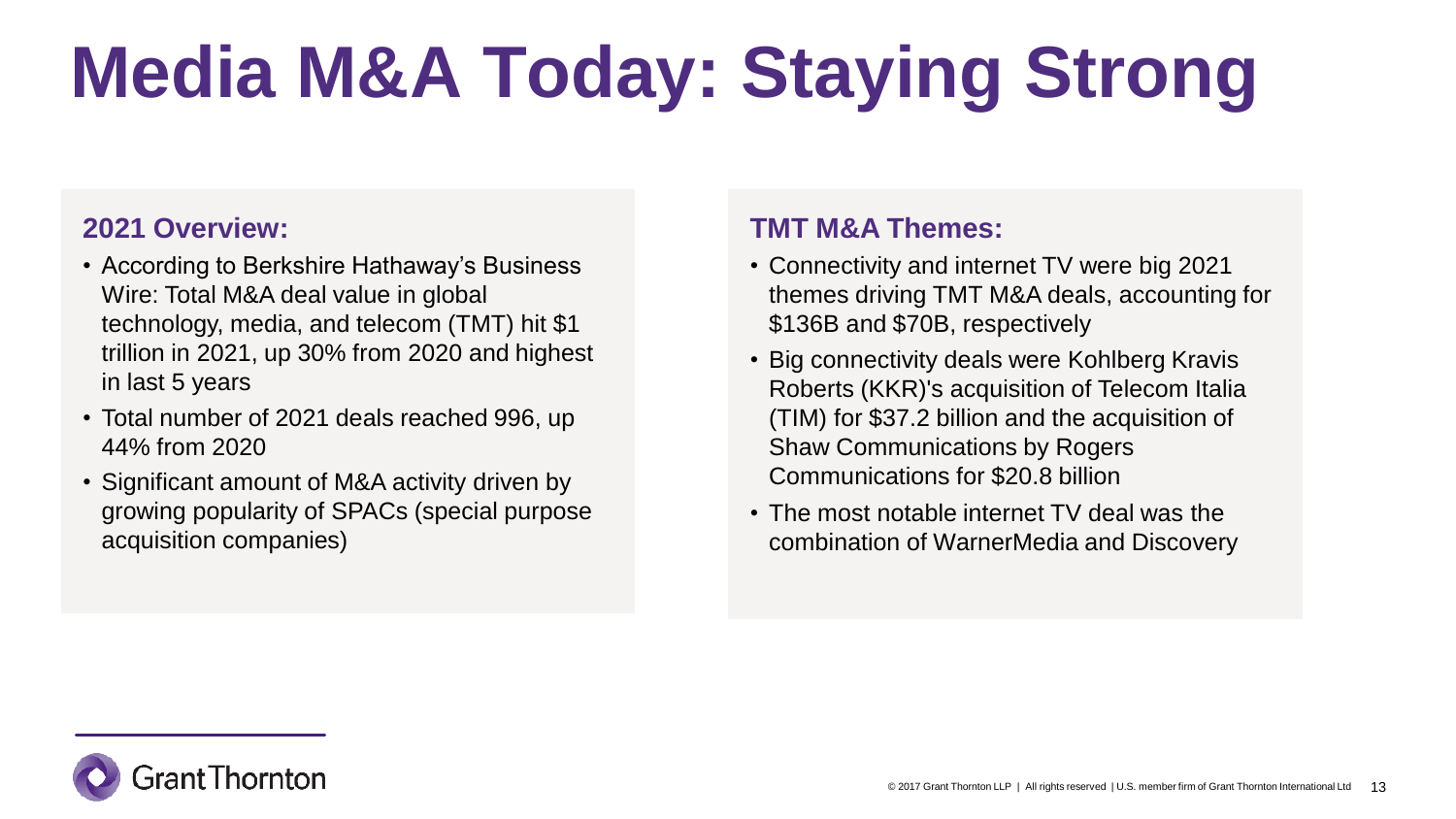# **Media M&A Future: The Scary Middle**

#### **Are traditional vertical mergers toast?**

- AOL/TimeWarner; AT&T/DirecTV; AT&T/Warner Media
- Comcast/NBCU: last "man" standing?
- Comcast/Charter: Collaboration not consolidation option – see Flex streaming platform JV

#### **Horizontal scale still attractive:**

- Warner Bros. Discovery
- Music library consolidation: From artists to publishers to aggregators

#### **Sorting out the linear middle: Internal consolidation**

- Live sports domination: 1Q22 24 of top 25, 45 of top 50 most highly rated shows all live sports
- Sub fees, ad sales brutal in middle
	- Ratings downdrafts: Fuse (-41% YOY 2020-21), Discovery Life (-39%), TeenNick (-37%); FYI (-28%)

#### **Consolidations of the hordes**

- 14K apps in Roku store how to make sense of this?
- More needed: ad tech too many companies with too many similarities